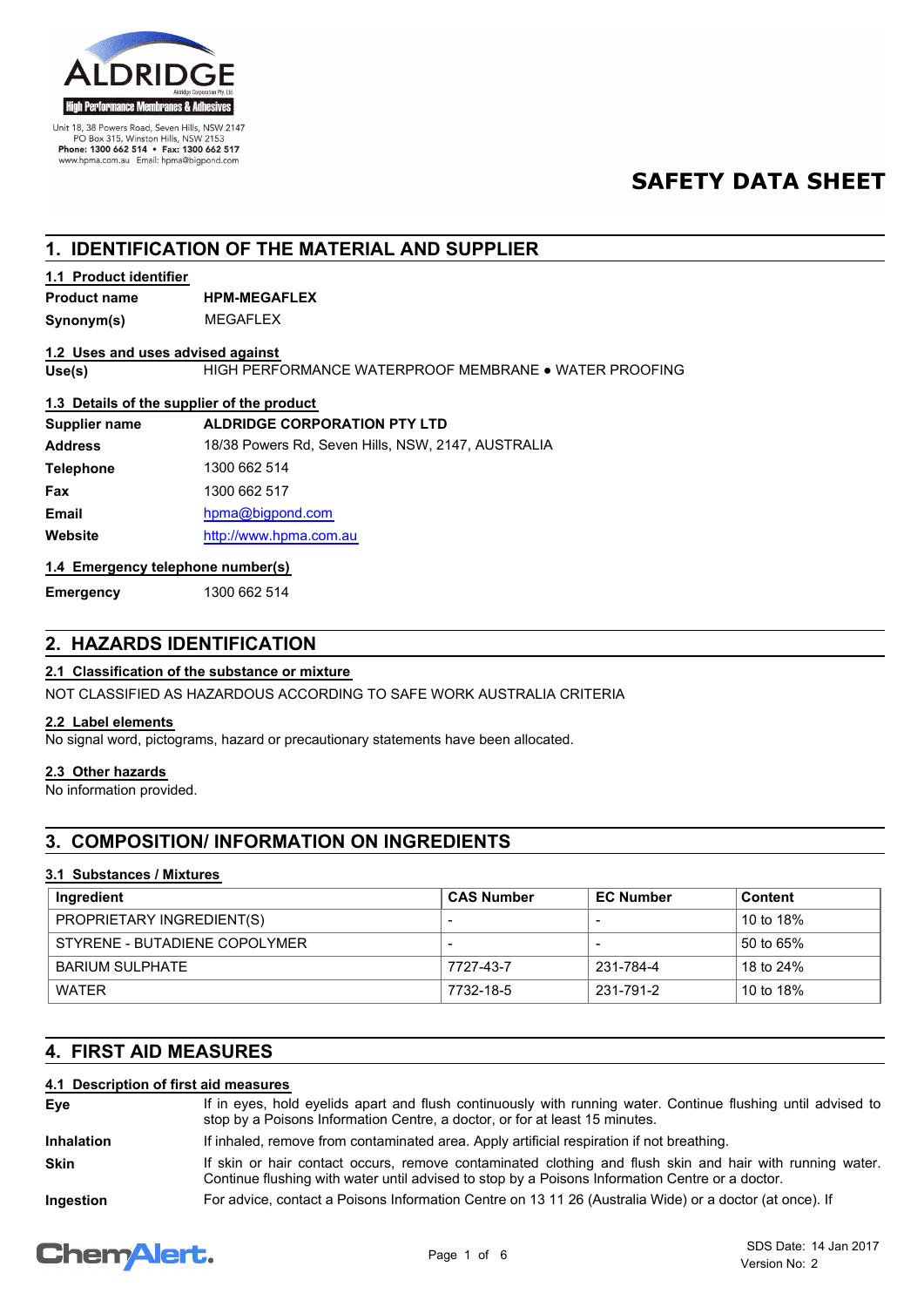swallowed, do not induce vomiting.

**First aid facilities** None allocated.

#### **4.2 Most important symptoms and effects, both acute and delayed**

See Section 11 for more detailed information on health effects and symptoms.

#### **4.3 Immediate medical attention and special treatment needed**

Treat symptomatically.

## **5. FIRE FIGHTING MEASURES**

#### **5.1 Extinguishing media**

Use an extinguishing agent suitable for the surrounding fire.

#### **5.2 Special hazards arising from the substance or mixture**

Non flammable. May evolve toxic gases (carbon oxides, butadiene, styrene, hydrocarbons) when heated to decomposition.

#### **5.3 Advice for firefighters**

Evacuate area and contact emergency services. Toxic gases may be evolved in a fire situation. Remain upwind and notify those downwind of hazard. Wear full protective equipment including Self Contained Breathing Apparatus (SCBA) when combating fire. Use waterfog to cool intact containers and nearby storage areas.

#### **5.4 Hazchem code**

None allocated.

## **6. ACCIDENTAL RELEASE MEASURES**

### **6.1 Personal precautions, protective equipment and emergency procedures**

Wear Personal Protective Equipment (PPE) as detailed in section 8 of the SDS.

#### **6.2 Environmental precautions**

**Prevent product from entering drains and waterways.** 

#### **6.3 Methods of cleaning up**

If spilt, collect and reuse where possible. Contain spillage, then cover / absorb spill with non-combustible absorbent material (vermiculite, sand, or similar), collect and place in suitable containers for disposal.

#### **6.4 Reference to other sections**

See Sections 8 and 13 for exposure controls and disposal.

## **7. HANDLING AND STORAGE**

#### **7.1 Precautions for safe handling**

Before use carefully read the product label. Use of safe work practices are recommended to avoid eye or skin contact and inhalation. Observe good personal hygiene, including washing hands before eating. Prohibit eating, drinking and smoking in contaminated areas.

#### **7.2 Conditions for safe storage, including any incompatibilities**

Store in a cool, dry, well ventilated area, removed from incompatible substances and foodstuffs. Ensure containers are adequately labelled, protected from physical damage and sealed when not in use. Check regularly for leaks or spills.

#### **7.3 Specific end use(s)**

No information provided.

## **8. EXPOSURE CONTROLS / PERSONAL PROTECTION**

#### **8.1 Control parameters**

#### **Exposure standards**

| Ingredient      | Reference | <b>TWA</b>               |                   | <b>STEL</b>              |                   |
|-----------------|-----------|--------------------------|-------------------|--------------------------|-------------------|
|                 |           | ppm                      | mg/m <sup>3</sup> | ppm                      | mg/m <sup>3</sup> |
| Barium sulphate | SWA (AUS) | $\overline{\phantom{m}}$ | 10                | $\overline{\phantom{m}}$ | $- -$             |

# **ChemAlert.**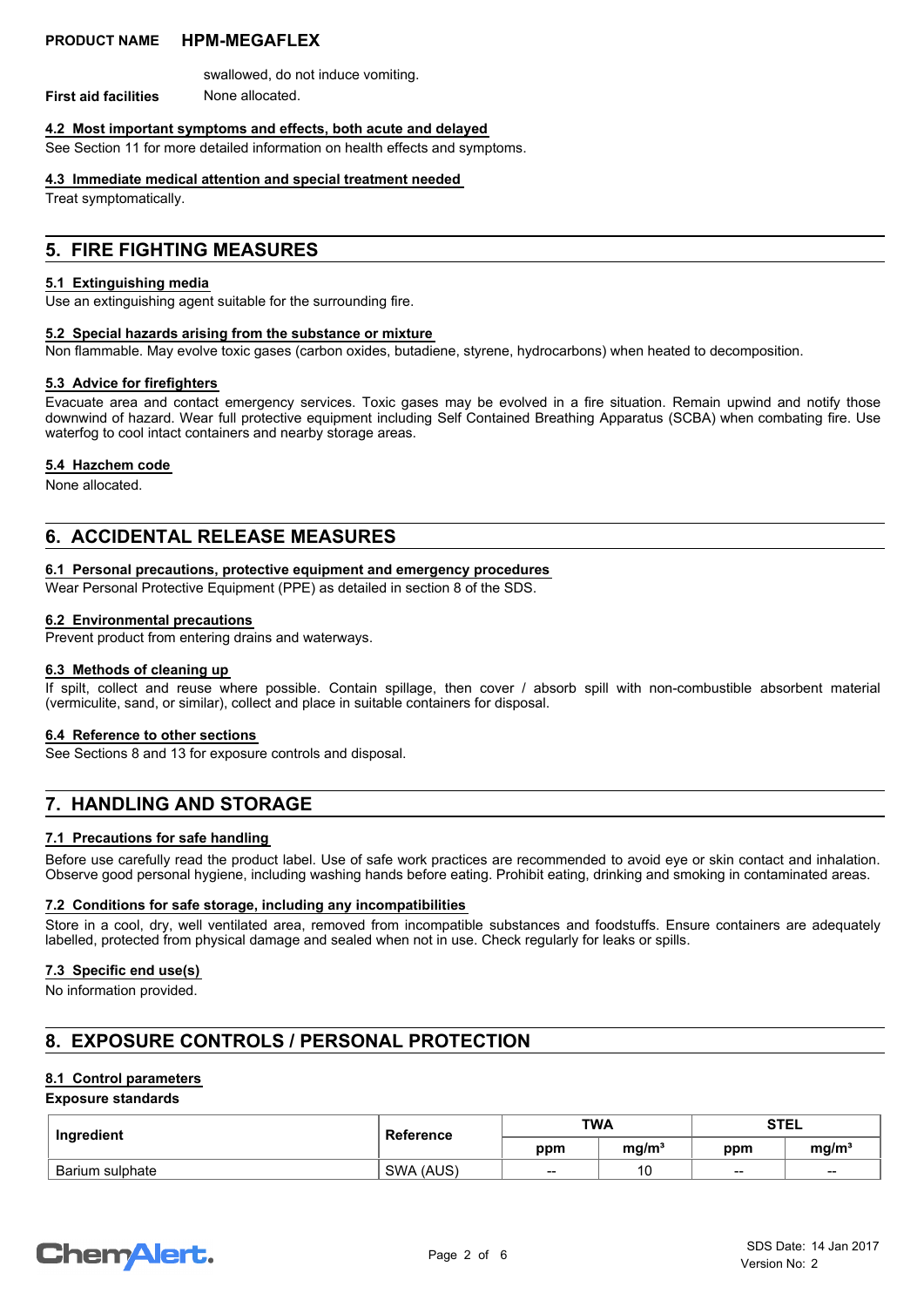#### **Biological limits**

No biological limit values have been entered for this product.

#### **8.2 Exposure controls**

Avoid inhalation. Use in well ventilated areas. Where an inhalation risk exists, mechanical extraction ventilation is recommended. Maintain vapour levels below the recommended exposure standard. **Engineering controls**

#### **PPE**

| Eye / Face  | Wear splash-proof goggles.                                                                                                                                             |
|-------------|------------------------------------------------------------------------------------------------------------------------------------------------------------------------|
| Hands       | Wear PVC or rubber gloves.                                                                                                                                             |
| Body        | When using large quantities or where heavy contamination is likely, wear coveralls.                                                                                    |
| Respiratory | Where an inhalation risk exists, wear a Type A (Organic vapour) respirator. If spraying, wear a Type A-Class<br>P1 (Organic gases/vapours and Particulate) respirator. |



## **9. PHYSICAL AND CHEMICAL PROPERTIES**

#### **9.1 Information on basic physical and chemical properties**

| Appearance                   | <b>VISCOUS LIQUID / PASTE</b> |
|------------------------------|-------------------------------|
| Odour                        | SLIGHT AMMONIACAL ODOUR       |
| <b>Flammability</b>          | <b>NON FLAMMABLE</b>          |
| <b>Flash point</b>           | <b>NOT RELEVANT</b>           |
| <b>Boiling point</b>         | <b>NOT AVAILABLE</b>          |
| <b>Melting point</b>         | <b>NOT AVAILABLE</b>          |
| <b>Evaporation rate</b>      | <b>NOT AVAILABLE</b>          |
| рH                           | 7 to 9                        |
| Vapour density               | <b>NOT AVAILABLE</b>          |
| <b>Specific gravity</b>      | <b>NOT AVAILABLE</b>          |
| Solubility (water)           | <b>DISPERSIBLE</b>            |
| Vapour pressure              | <b>NOT AVAILABLE</b>          |
| <b>Upper explosion limit</b> | <b>NOT RELEVANT</b>           |
| Lower explosion limit        | <b>NOT RELEVANT</b>           |
| <b>Explosive properties</b>  | <b>NOT AVAILABLE</b>          |
| <b>Oxidising properties</b>  | <b>NOT AVAILABLE</b>          |

## **10. STABILITY AND REACTIVITY**

#### **10.1 Reactivity**

Carefully review all information provided in sections 10.2 to 10.6.

#### **10.2 Chemical stability**

Stable under recommended conditions of storage.

#### **10.3 Possibility of hazardous reactions**

Hazardous polymerization is not expected to occur.

#### **10.4 Conditions to avoid**

Avoid heat, sparks, open flames and other ignition sources.

#### **10.5 Incompatible materials**

Incompatible with oxidising agents (e.g. hypochlorites) and acids (e.g. nitric acid).

#### **10.6 Hazardous decomposition products**

May evolve toxic gases (carbon oxides, butadiene, styrene, hydrocarbons) when heated to decomposition.

## **11. TOXICOLOGICAL INFORMATION**

# **ChemAlert.**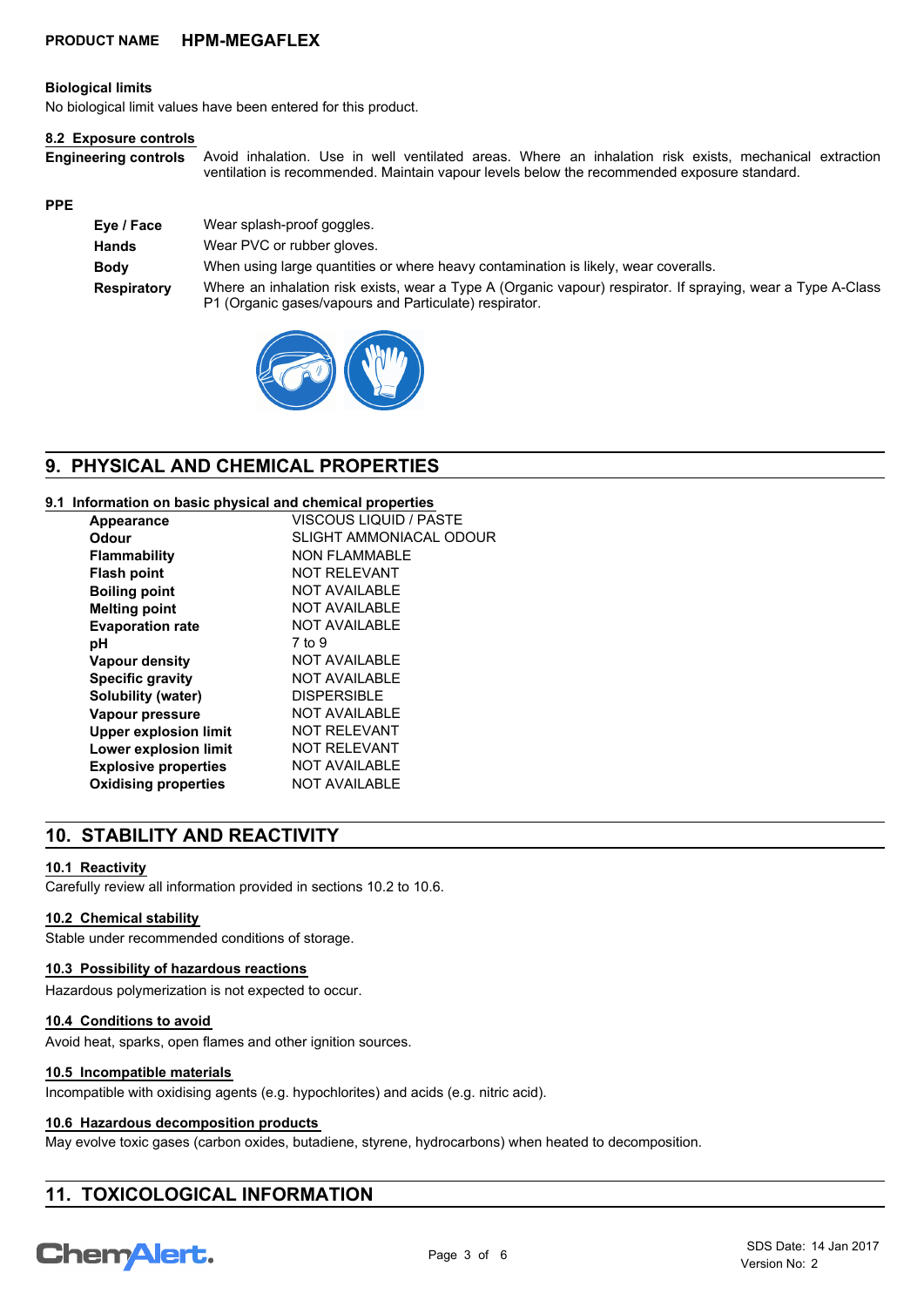#### **11.1 Information on toxicological effects**

| <b>Acute toxicity</b>              | This product is expected to be of low toxicity. Based on available data, the classification criteria are not met.<br>This product may contain trace amounts of residual monomers which may only present a hazard in confined,<br>poorly ventilated areas, with prolonged use or those individuals with existing sensitivities. |  |  |
|------------------------------------|--------------------------------------------------------------------------------------------------------------------------------------------------------------------------------------------------------------------------------------------------------------------------------------------------------------------------------|--|--|
| <b>Skin</b>                        | Irritating to the skin. Contact may result in drying and defatting of the skin, rash and dermatitis.                                                                                                                                                                                                                           |  |  |
| Eye                                | Not classified as an eye irritant. Contact may result in mild irritation, lacrimation and redness.                                                                                                                                                                                                                             |  |  |
| <b>Sensitisation</b>               | Not classified as causing skin or respiratory sensitisation.                                                                                                                                                                                                                                                                   |  |  |
| <b>Mutagenicity</b>                | Not classified as a mutagen.                                                                                                                                                                                                                                                                                                   |  |  |
| Carcinogenicity                    | Not classified as a carcinogen.                                                                                                                                                                                                                                                                                                |  |  |
| <b>Reproductive</b>                | Not classified as a reproductive toxin.                                                                                                                                                                                                                                                                                        |  |  |
| STOT - single<br>exposure          | Over exposure to vapours may result in irritation of the nose and throat, with coughing. High level exposure<br>may result in dizziness, nausea and headache. Due to the low vapour pressure, an inhalation hazard is not<br>anticipated with normal use.                                                                      |  |  |
| <b>STOT</b> - repeated<br>exposure | Not classified as causing organ damage from repeated exposure.                                                                                                                                                                                                                                                                 |  |  |
| <b>Aspiration</b>                  | Not classified as causing aspiration.                                                                                                                                                                                                                                                                                          |  |  |

## **12. ECOLOGICAL INFORMATION**

#### **12.1 Toxicity**

No information provided.

#### **12.2 Persistence and degradability**

No information provided.

#### **12.3 Bioaccumulative potential**

No information provided.

#### **12.4 Mobility in soil**

No information provided.

#### **12.5 Other adverse effects**

No information provided.

## **13. DISPOSAL CONSIDERATIONS**

#### **13.1 Waste treatment methods**

For small amounts, absorb with sand, vermiculite or similar and dispose of to an approved landfill site. Contact the manufacturer/supplier for additional information if disposing of large quantities (if required). Prevent contamination of drains and waterways as aquatic life may be threatened and environmental damage may result. **Waste disposal**

Legislation **Dispose of in accordance with relevant local legislation.** 

## **14. TRANSPORT INFORMATION**

#### **NOT CLASSIFIED AS A DANGEROUS GOOD BY THE CRITERIA OF THE ADG CODE, IMDG OR IATA**

|                                     | <b>LAND TRANSPORT (ADG)</b> | <b>SEA TRANSPORT (IMDG / IMO)</b> | AIR TRANSPORT (IATA / ICAO) |
|-------------------------------------|-----------------------------|-----------------------------------|-----------------------------|
| 14.1 UN Number                      | None allocated.             | None allocated.                   | None allocated.             |
| 14.2 Proper<br><b>Shipping Name</b> | None allocated.             | None allocated.                   | None allocated.             |
| 14.3 Transport<br>hazard class      | None allocated.             | None allocated.                   | None allocated.             |
| 14.4 Packing Group                  | None allocated.             | None allocated.                   | None allocated.             |

**14.5 Environmental hazards**

No information provided.

**14.6 Special precautions for user**

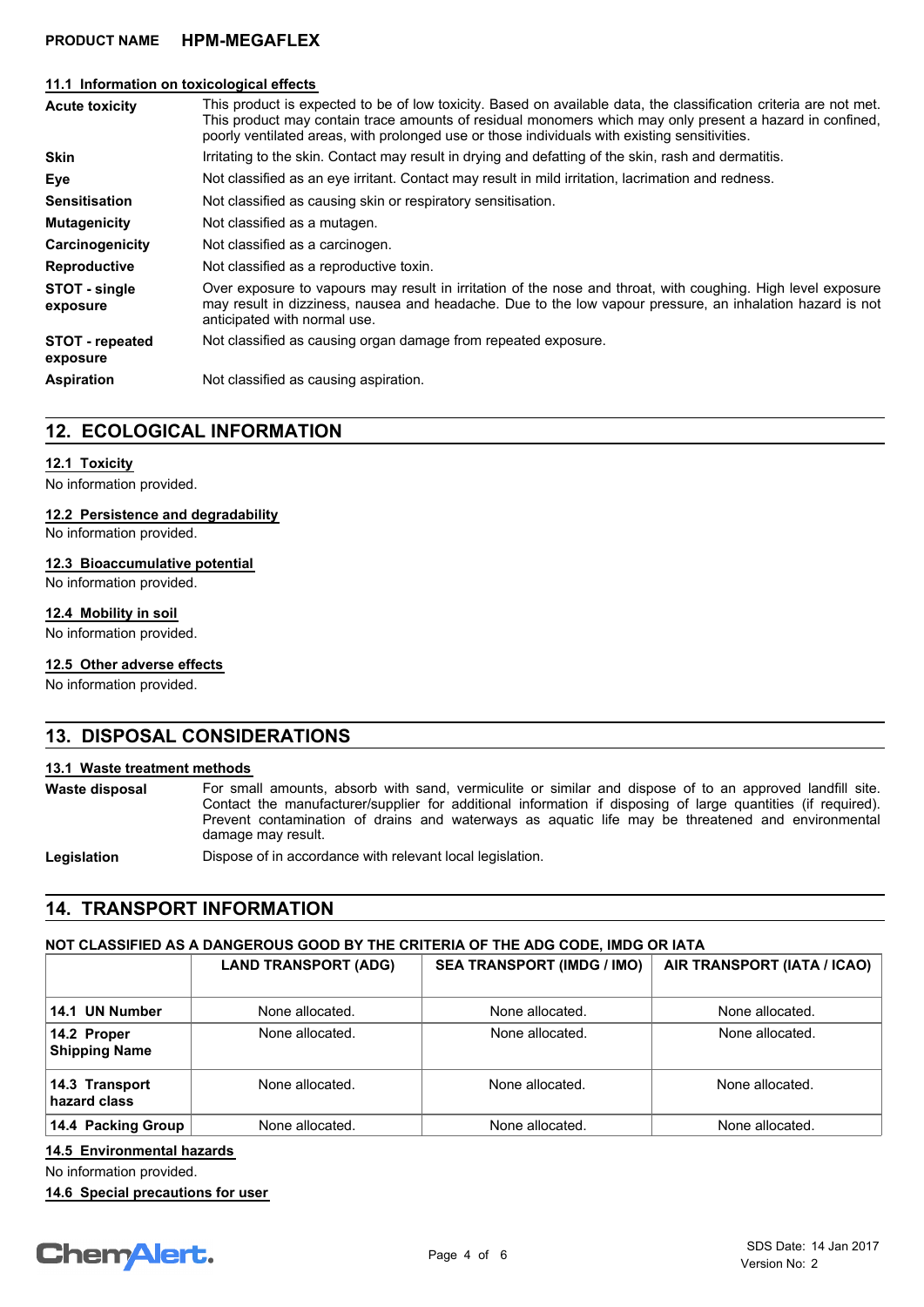**Hazchem code** None allocated.

## **15. REGULATORY INFORMATION**

**15.1 Safety, health and environmental regulations/legislation specific for the substance or mixture**

A poison schedule number has not been allocated to this product using the criteria in the Standard for the Uniform Scheduling of Medicines and Poisons (SUSMP). **Poison schedule** Safework Australia criteria is based on the Globally Harmonised System (GHS) of Classification and Labelling of Chemicals. The classifications and phrases listed below are based on the Approved Criteria for Classifying Hazardous Substances [NOHSC: 1008(2004)]. **Classifications**

**Hazard codes** None allocated.

**Risk phrases** None allocated.

**Safety phrases** None allocated.

**AUSTRALIA: AICS (Australian Inventory of Chemical Substances)** All components are listed on AICS, or are exempt. **Inventory listing(s)**

## **16. OTHER INFORMATION**

**Additional information**

STYRENE-BUTADIENE COPOLYMERS: Over exposure to styrene monomer may result in styrene sickness. Styrene monomer is classified as possibly carcinogenic to humans (IARC Group 2B). 1,3-Butadiene is classified as carcinogenic to humans (IARC Group 1). However when both chemicals are bound together in a polymeric form the copolymers are not classifiable as to their carcinogenicity in humans (IARC Group 3).

PERSONAL PROTECTIVE EQUIPMENT GUIDELINES:

The recommendation for protective equipment contained within this report is provided as a guide only. Factors such as method of application, working environment, quantity used, product concentration and the availability of engineering controls should be considered before final selection of personal protective equipment is made.

HEALTH EFFECTS FROM EXPOSURE:

It should be noted that the effects from exposure to this product will depend on several factors including: frequency and duration of use; quantity used; effectiveness of control measures; protective equipment used and method of application. Given that it is impractical to prepare a report which would encompass all possible scenarios, it is anticipated that users will assess the risks and apply control methods where appropriate.